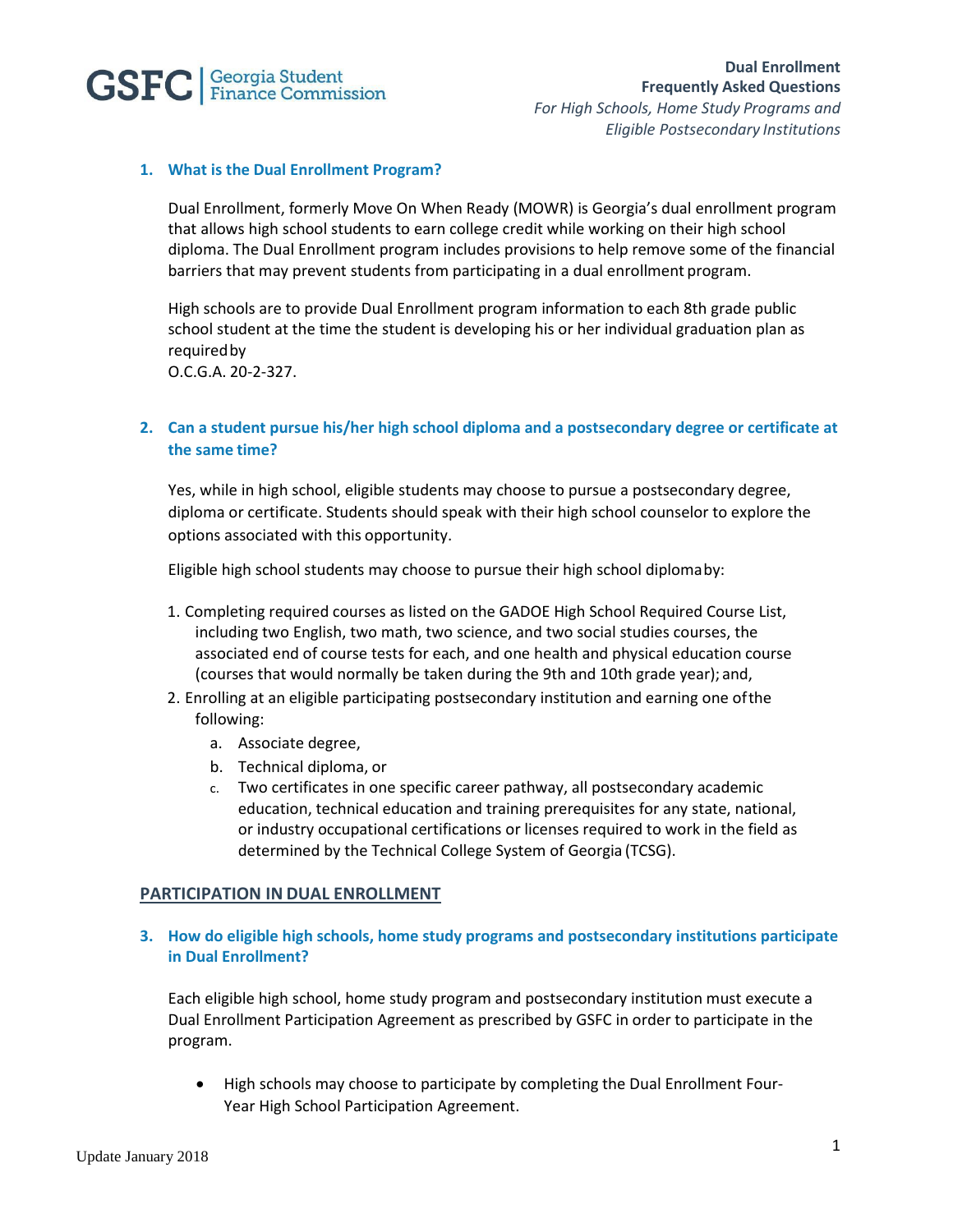

- Eligible home study students may choose to participate in Dual Enrollment by their parent completing the Dual Enrollment Annual Home Study Program Participation Agreement.
- Eligible postsecondary institutions' participation in Dual Enrollment is included in the Postsecondary Institution Program Participation Agreement for State Programs.

### **4. Where can the Dual Enrollment Program Participation Agreements be found?**

The Dual Enrollment Four-Year High School and the Dual Enrollment Annual Home Study Program Participation Agreements are located on **GAfutures.org** on the Dual Enrollment Web page. Additionally, the High School Agreement is on the STARS system.

## **ELIGIBILITY**

#### **5. Which students are eligible to participate inDual Enrollment?**

To be eligible to participate in the Dual Enrollment program, high school students, must, be enrolled in the 9th, 10th, 11th or 12th grade  $(9<sup>th</sup>$  grade begins with Fall term) at a participating eligible high school or in a home study program operated in pursuant to O.C.G.A. 20-2-690.

Students must meet the dual enrollment admissions requirements set by the participating postsecondary institution they wish to attend. Those requirements may include a minimum grade level and/or age requirement.

The admissions requirements set for applicants wishing to participate in the Dual Enrollment program may not differ from those set for dual enrollment students wishing to attend the institution in the same manner but who are not eligible for Dual Enrollment.

Students must also meet the postsecondary institution's satisfactory academic progresspolicies.

#### **6. Is there a residence requirement to participate inDual Enrollment?**

There is no residence or citizenship requirement to participate in the Dual Enrollment program.

A student must be enrolled at an eligible participating high school located in Georgia or home study program operated pursuant to Code Section 20-2-690 located in Georgia, and meet the postsecondary admissions requirements and enroll in a participating postsecondary institution.

## **7. Can a student attending an out-of-state high school, home study program or distance learning program operated in another state participate in the Dual Enrollment program as long as they live in Georgia?**

A student living in Georgia but attending a public or private high school out of state is not eligible for Dual Enrollment.

A student must be enrolled in an eligible participating high school or home study program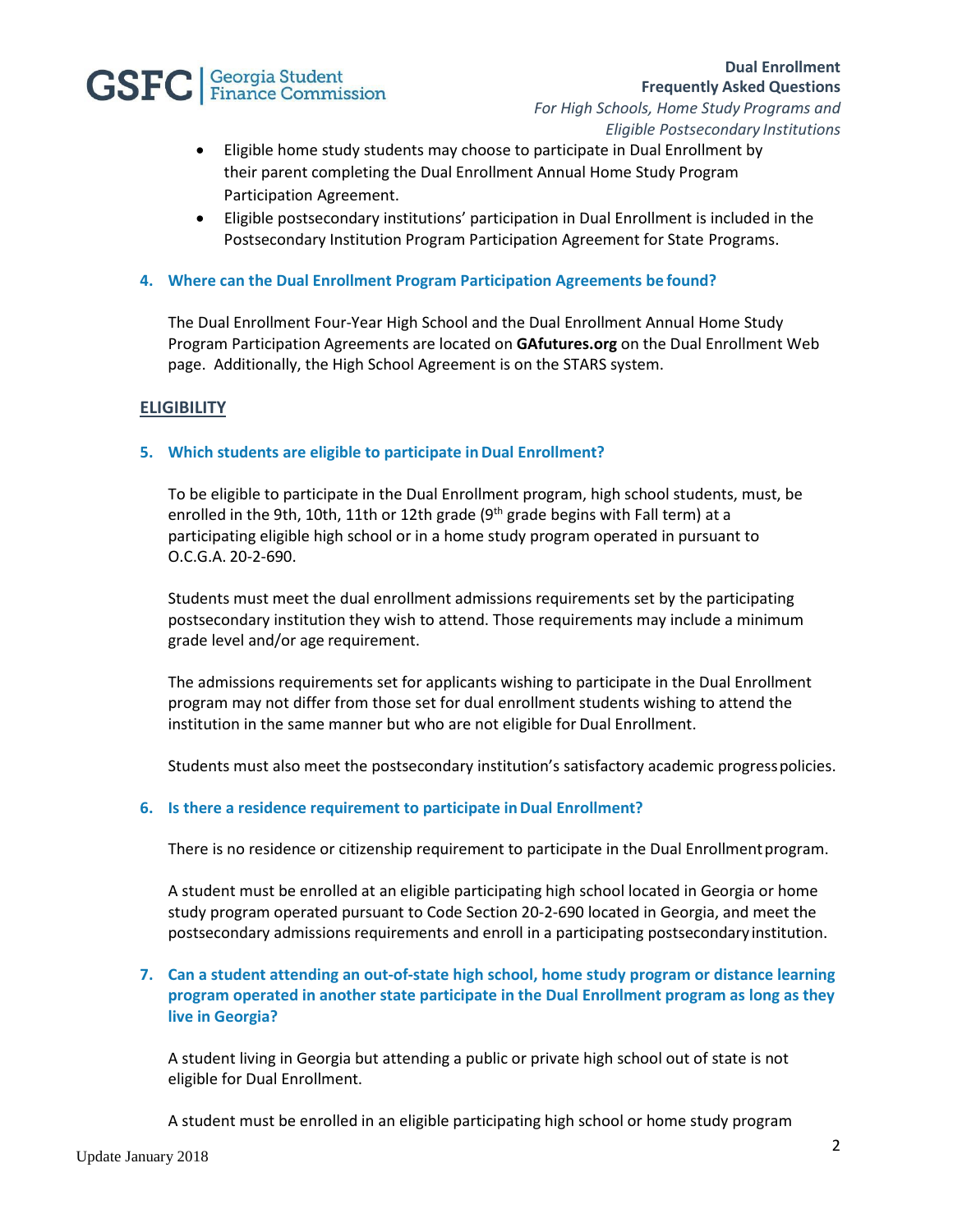# **GSFC** *Seorgia* Student

operated pursuant to Code Section 20-2-690 in order to participate in the Dual Enrollment program. A home study program utilizing curriculum from out of state does not disqualify the home study student whose parent completed the requirements of O.C.G.A. 20-2-690.

# **8. Can participating high schools establish eligibility requirements for participating Dual Enrollment students?**

Students meeting the definition of 'eligible high school student' are eligible to participate provided the Dual Enrollment admissions requirements to attend the eligible participating postsecondary institution are met. High schools are to provide Dual Enrollment program information to each 8th grade public school student at the time the student is developing his or her individual graduation plan as required by O.C.G.A. 20-2-327.

## **9. Are Dual Enrollment students eligible to continue to participate in extracurricular activities, clubs and athletics at their highschool?**

Yes, Dual Enrollment students may continue to participate in activities, clubs and athletics at their high school.

#### **ADMISSIONS & APPLICATION**

#### **10. Can postsecondary institutions set admissions policies for Dual Enrollment applicants?**

Each participating postsecondary institution can set its own admissions policies for high school dual enrollment students. The admissions policies for all high school dual enrollment students must be the same whether the student is funded through Dual Enrollment or another funding source. The admissions policies for dual enrollment students do not have to be the same policy for the traditional student population (e.g. college-age freshmen, transfers, etc.).

#### **11. What is the application process for Dual Enrollment?**

The Dual Enrollment funding application has three parts:

*Part I*: Student Section – should include parent and student information. Part II: High School or Home Study Program Section – should include student information and advisement of dual enrollment and high school requirements. *Part III*: Postsecondary Institution Section – should include student information and advisement of dual enrollment, as well as postsecondary course requirements.

The Dual Enrollment funding application is required each term the student plans to participate in the dual enrollment program and would like to receive funding from Dual Enrollment program. The Dual Enrollment funding application requires the dual enrollment courses to be listed and approved by the high school/home study program and postsecondary institution. The courses must be from the Dual Enrollment Approved Course Directory located on **GAfutures.org**.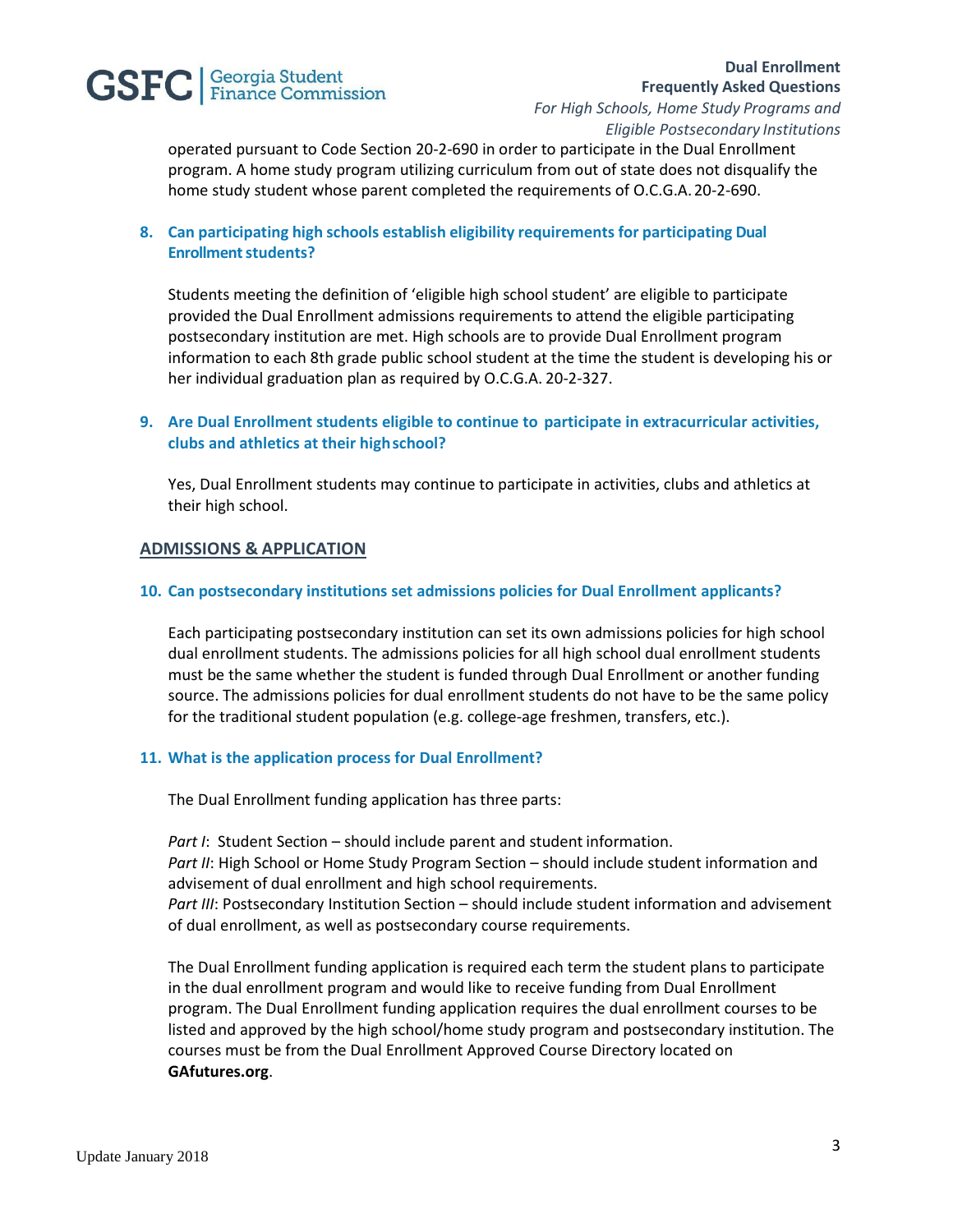

#### **12. Are there application deadlines?**

The Dual Enrollment program does have term specific application deadlines.

The student, high school/home study program or parent and the postsecondary institution must complete the Dual Enrollment funding application and submit it to GSFC by the last day of the postsecondary term, semester or quarter, or the student's withdrawal date, whichever occurs first.

High schools may also have a Dual Enrollment procedure for students and parents. Students must be approved and classified as a Dual Enrollment student.

High schools and postsecondary institutions may also set earlier institutional deadlines for participation.

#### **13. Can a Dual Enrollment student attend more than one postsecondary institution in one term?**

Yes, a Dual Enrollment student may take courses at more than one postsecondary institution. The Dual Enrollment funding application must be completed for each participating Eligible Postsecondary Institution. The student is eligible to receive Dual Enrollment funds for Tuition, mandatory fess and book allowance at each participating Eligible Postsecondary Institution.

#### **14. Is there a limit to the number of credit hours a student may enroll during one term?**

While a student's Dual Enrollment eligibility is not limited to a specific number of hours, the high school must complete an additional approval process for students applying for more than 24 credit hours in one term.

#### **ENROLLMENT REQUIREMENTS**

### **15. Are students required to take an End of Course (EOC) assessment associated with a course they complete through the Dual Enrollment program?**

Yes, public high school students participating in the Dual Enrollment program are required to take all appropriate EOCs. Students who are home schooled or attend a private school are not required to take EOCs.

More information on the EOCs can be found online at [EOCAssessment.](http://www.gadoe.org/Curriculum-Instruction-and-Assessment/Assessment/Pages/Georgia-Milestones-Assessment-System.aspx)

#### **16. Are Dual Enrollment students eligible to enroll in online courses?**

Yes, Dual Enrollment students may enroll in courses offered online provided the course appears on the approved course directory. Students should be advised to carefully consider (1) whether an online course is a good fit before enrolling in the course and (2) to pursue a course load that is manageable.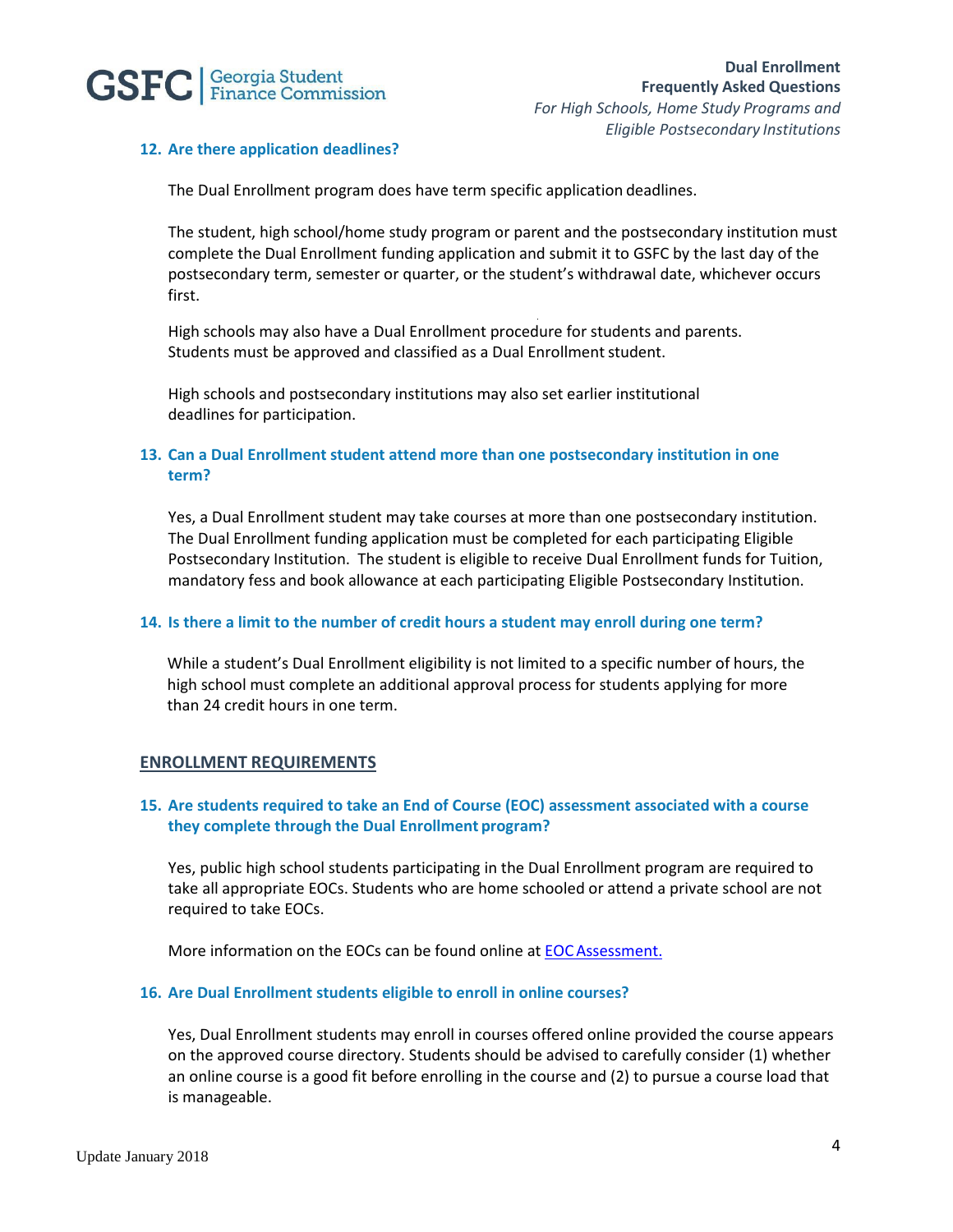

### **17. How are courses added to the approved Dual Enrollment CourseDirectory?**

Each postsecondary institution must submit courses through the GATRACS process similar to the previous Accel course approval process. Courses are submitted to GaDOE for review and the assignment of a high school course number for dual credit tracking on the transcripts. Upon the completion of the process, the courses are included in the Dual Enrollment Approved Course Directory located on **GAfutures.org**.

#### 18. What if my institution is not familiar with the GATRACS process?

Contact the GATRACS (Georgia Transfer Articulation Cooperative Services) officeat **[GATRACS@usg.edu](mailto:GATRACS@usg.edu)**.

They can provide assistance or training on the GATRACS process of submitting courses for approval to the Dual Enrollment Approved Course Directory.

#### **19. How often is the Dual Enrollment Approved Course Directory updated?**

The course directory is updated weekly.

### **FUNDING**

#### **20. How is Dual Enrollment funded?**

The program is funded through state appropriations. Postsecondary Institutions must invoice GSFC to receive payment. The process is similar to how invoicing and payments were handled with the previous Accel program.

#### **21. What Dual Enrollment funds are provided at the postsecondary level?**

#### *Tuition*

**Public Postsecondary Institutions:** Standard undergraduate tuition up to a maximum of 15 credit hours per term, perschool.

**Private Postsecondary Institutions:** \$250 per semester hour and a maximum of 15 hours; \$187 per quarter hour and a maximum of 12 hours.

In the event the funds provided to the institution by GSFC do not cover a student's tuition for the term, the institution must waive/not charge any remaining tuitionbalance.

If a student chooses to enroll in courses that are not Dual Enrollment approved courses, the student may be charged for those non-Dual Enrollment courses.

#### *Textbooks*

Postsecondary institutions on the semester system will receive a payment of \$25 per semester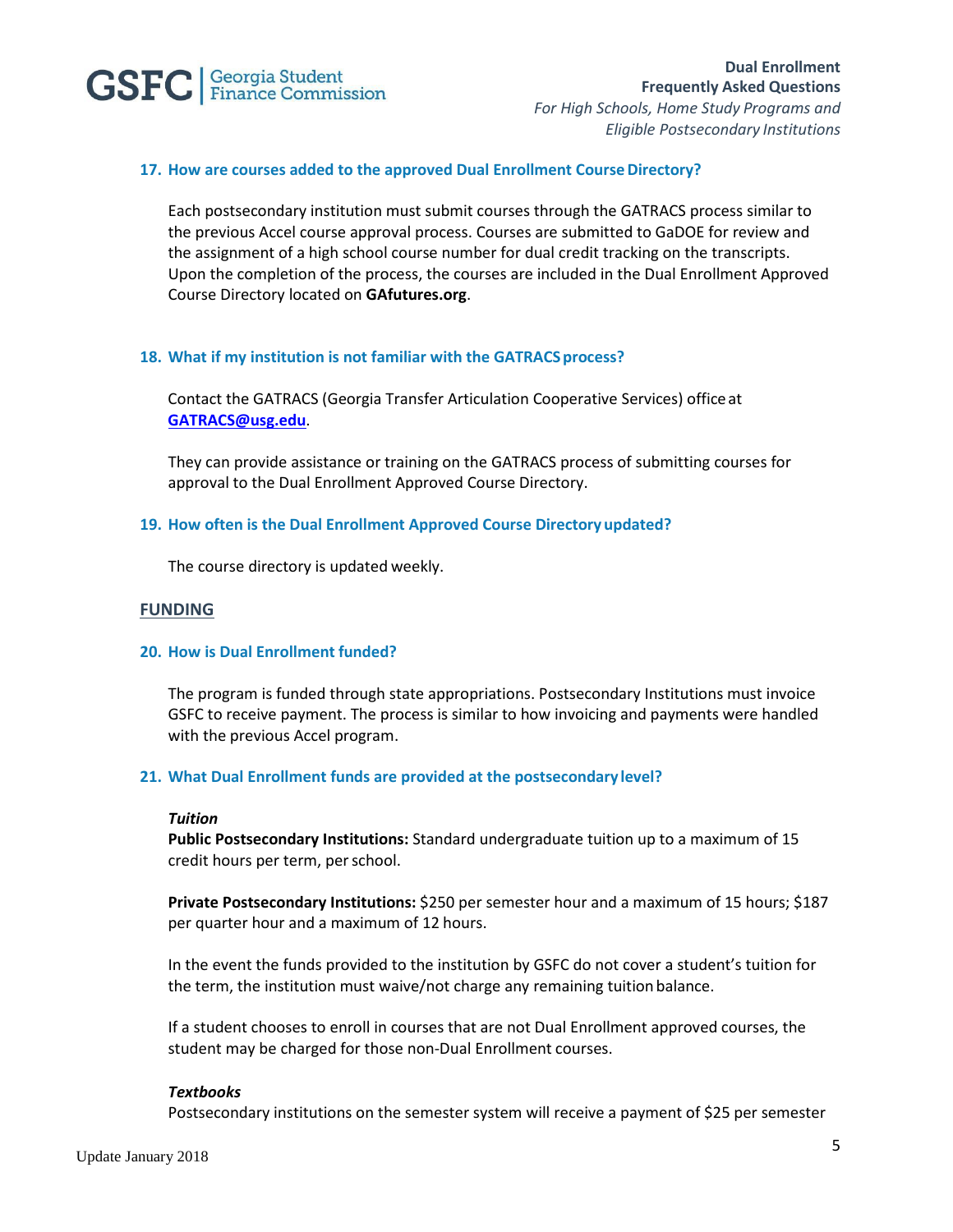# **GSFC** | Georgia Student

hour to be applied towards textbooks. Institutions on the quarter system will receive a payment of \$15 per quarter hour.

Institutions are required to provide textbooks at no cost to participatingstudents.

The postsecondary institution may charge a Dual Enrollment recipient a fine for a lost or damaged book which was loaned to the student, up to \$75 or the cost of the book minus the book allowance, whichever is less.

#### *Mandatory Fees*

Postsecondary institutions will receive \$50 per semester or quarter for each participating Dual Enrollment student to be applied to mandatory fees. The institutions are required to waive any remaining balance of mandatory fees.

If the institution does not charge any mandatory fees to all students then the institution will not receive the \$50 Dual Enrollment fee amount.

#### *Other Fees*

#### **Non-Course Related Fees**

Institutions may not charge students for non-course related fees. Non-course related fees are those fees charged by a postsecondary institution to students regardless of enrollment status and are not charged to every student. These fees do not include fees that are optional to a student such as parking fees, graduation fees, etc. If a postsecondary institution charges a feeto all students, then the fee is considered mandatory. Room and board fees, charges or deposits, meal plan costs and charges, or fines incurred due to actions by a student such as parking tickets, library fines, and late fees or lost or damaged book charges, are not included in noncourse related fees.

## **Course Related Fees**

The Eligible Postsecondary Institution can charge the student course related fees or for supplies or require the student to have the required course related items. Course related fees or supply items are considered required for participation in a specific course and all students enrolled in the specific course are required to purchase or pay a fee for such items. Course related fees or supplies may include: lab fees, materials, supplies, tools and equipment. Course related fees or supplies do not include books. Dual Enrollment will not provide for course relatedfees.

## **22. If an institution offers optional access to facilities and resources not supported throughthe student mandatory fees, can the student becharged?**

Yes, if the student chooses to use facilities or resources not made available to all students through mandatory fees the student can be charged for the optional resource or activity.

#### **23. What Dual Enrollment funds are provided at the high school level?**

Public high schools maintain the full FTE funding but do not receive the \$200 administrative fee that was available with the previous Dual Enrollment program.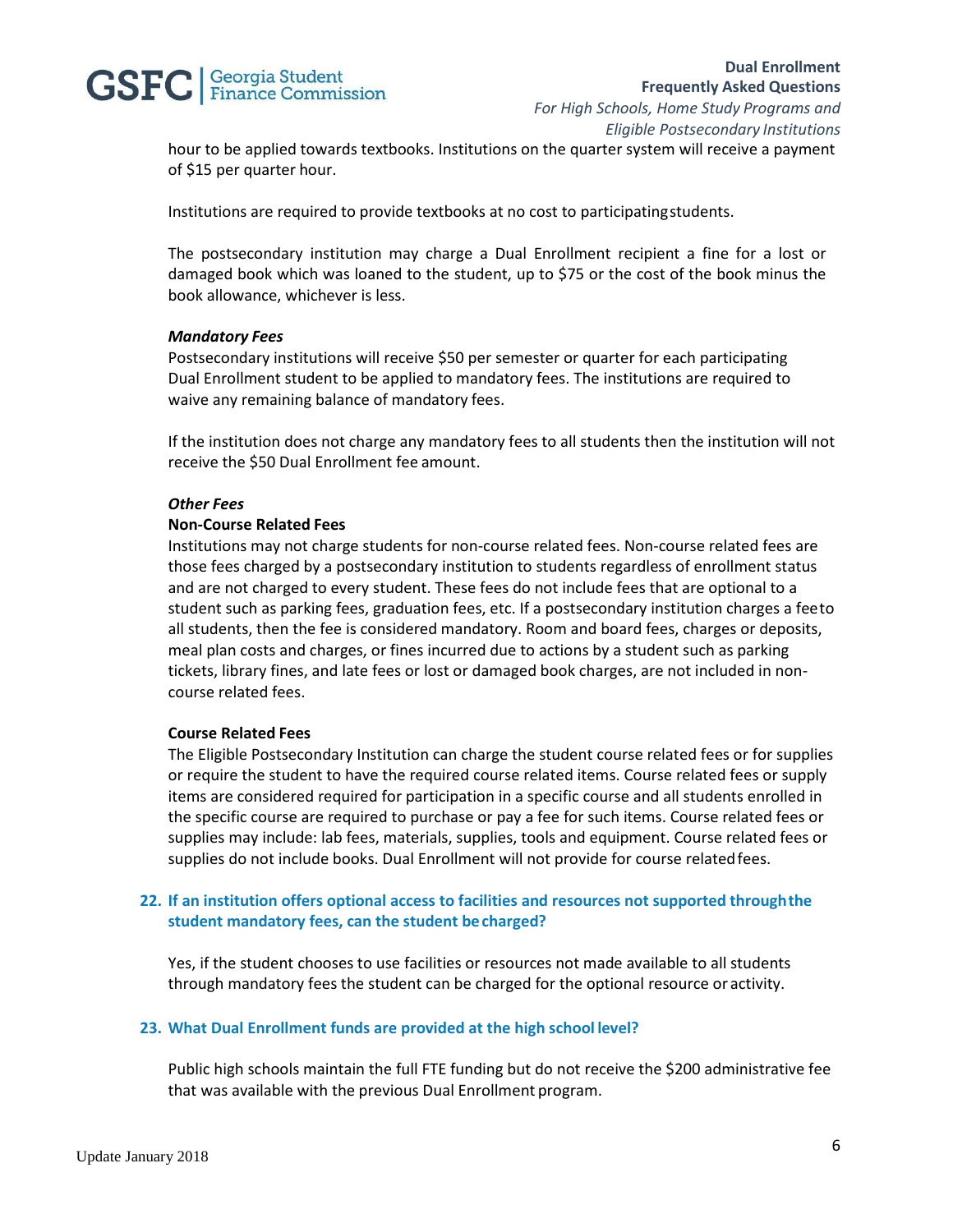

# **Dual Enrollment Frequently Asked Questions**

*For High Schools, Home Study Programs and Eligible Postsecondary Institutions*

The MOWR Act provides some transportation funds for participating eligible public high schools. GSFC will be providing a Dual Enrollment Transportation Grant Application packet each academic year in September. The packet will be provided to those public high schools that have submitted a complete Dual Enrollment Four-Year Program Participation Agreement.

## **ADDITIONALQUESTIONS**

## **24. Does a Dual Enrollment student have full access to all facilities and resources at the postsecondary institution?**

Yes, the Dual Enrollment legislation states that institutions must "accept the amount paid by the commission [GSFC] as full payment for an eligible high school student's tuition, mandatory and non-course related fees, and course books." Since the institutions must consider a Dual Enrollment student as having his or her mandatory and non-course related fees as paid in full, the student must be provided access to all the facilities, services and resources funded through the mandatory fees.

## **25. Are participating high schools required to provide transportation between the high school and the postsecondary institution for their Dual Enrollment students?**

High schools are not required to provide transportation to and from the postsecondary institution; however, public eligible high schools may apply to GSFC for a transportation grant, provided availability of funds.

## **26. Can students be dual enrolled but not eligible for funding through the Dual Enrollment Program?**

Yes, students can be dual enrolled and not eligible for Dual Enrollment funding.

## **27. Can high school students participating in other college programs be eligible for Dual Enrollment?**

Yes, if they apply and meet the Dual Enrollment requirements. Additionally, the courses for Dual Enrollment funding must be chosen from the Dual Enrollment Approved Course Directory located on **GAfutures.org**.

If a student chooses to enroll in courses that are not Dual Enrollment approved courses, the student may be charged for those non-Dual Enrollment courses.

## **28. Are Dual Enrollment hours included in the eligibility determination for the HOPE or Zell Miller Scholarship?**

High school credit will be given for degree-level core courses taken as a Dual Enrollment student and is included in determining a student's *high school* HOPE GPA. The dual enrollment coursework cannot be used to gain HOPE Scholarship eligibility while in high school or to determine HOPE Scholarship eligibility for non-HOPE scholars.